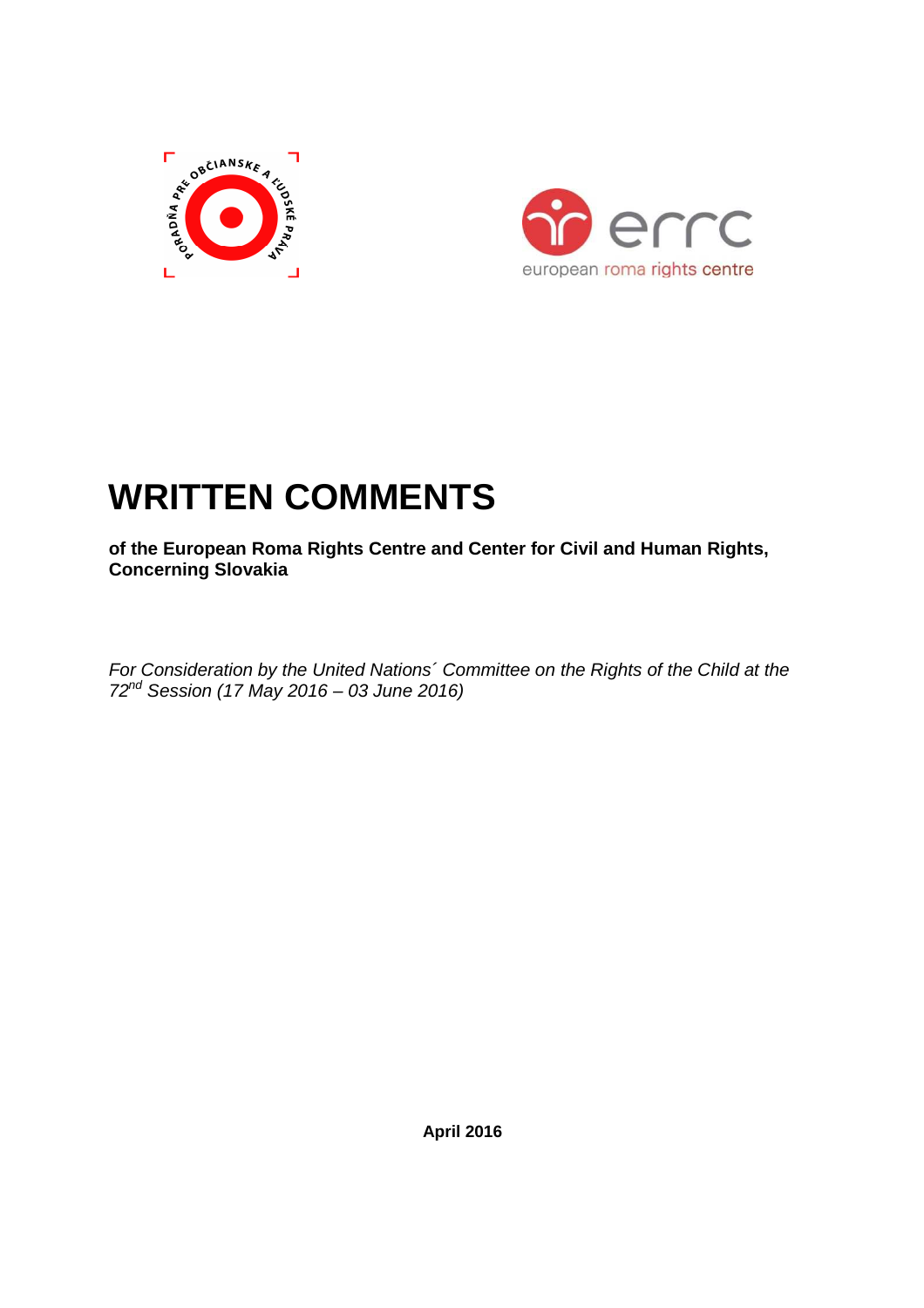#### **Introduction**

 $\overline{a}$ 

The Center for Civil and Human Rights (Poradňa pre občianske a ľudské práva, hereinafter also referred to as "Poradňa") $1$  and the European Roma Rights Centre (hereinafter also referred to as "ERRC")<sup>2</sup> hereby jointly submit this report to the United Nations Committee on the Rights of the Child (hereinafter also referred to as "Committee") for the consideration at its 72nd Session (17 May 2016 – 03 June 2016). The report provides updates on the issues disproportionately impacting Romani children in Slovakia, which were brought to the attention of the Committee before its 72<sup>nd</sup> Pre-sessional Working Group, including:

- police ill-treatment and harassment;
- access to water and sanitation;
- discrimination of Romani children in education;
- segregation of Romani patients, including children, in hospitals;
- the practice of sterilisation of Romani girls without parental and informed consent.

The report we submitted to the Committee for the Pre-sessional Working Group included also chapters on discriminatory legislation, adequate standard of living and Romani children in institutional care. However, the submitting NGOs have not registered updates in relation to them that is why they are not included in this alternative report although the violations described also in these areas still persist and we request the Committee to consider them during the constructive dialogue with Slovak representatives during the Session.

#### **Police ill-treatment and harassment - Article 2 and Article 37**

As mentioned in the submission to the Pre-Session of the Committee, the submitting NGOs, have recorded a significant number of verbal and physically violent attacks and incidents of harassment against Roma including minors by both State actors (police) and non-State actors (private individuals). Precise data is impossible to collect as many hate crimes go unreported, there is no hate crime data disaggregated on the basis of ethnicity, and in certain cases racial motives are not taken into account. In most of the cases monitored, there have been no successful prosecutions of offenders. Since the submission of the report for the Pre-Session, prosecutions were terminated in two major cases of police harassment.

In the autumn of 2012, four Roma settlements located in Kežmarok District (Stráne pod Tatrami, Huncovce, Podhorany, and Rakúsy) were raided by the police,. It appears that no arrest warrants or search warrants were presented. The police entered houses situated in settlements and searched them. Some people, including children, were physically and verbally abused. The

<sup>1</sup> The Center for Civil and Human Rights (Porad*ň*a pre ob*č*ianske a *ľ*udské práva or Poradňa hereafter) is a nongovernmental organization based in Slovakia focused on the protection of human rights with particular emphasis on the rights of minorities and protection from discrimination. Poradňa has for a long time worked on the issue of discrimination against Roma ethnic minority in various areas of public life. It has also been active in the protection of reproductive rights and protection from police brutality. Poradňa employs strategic litigation to combat discrimination and human rights abuses against minorities. Visit us at <u>www.poradna-prava.sk</u><br><sup>2</sup> The ERRC is an international public interest law organisation working to combat anti-Romani racism and human

rights abuse of Roma through strategic litigation, research and policy development, advocacy and human rights education. Since its establishment in 1996, the ERRC has endeavoured to provide Roma with the tools necessary to combat discrimination and achieve equal access to justice, education, housing, health care and public services. The ERRC has consultative status with the Council of Europe, as well as with the Economic and Social Council of the United Nations. Visit us at: www.errc.org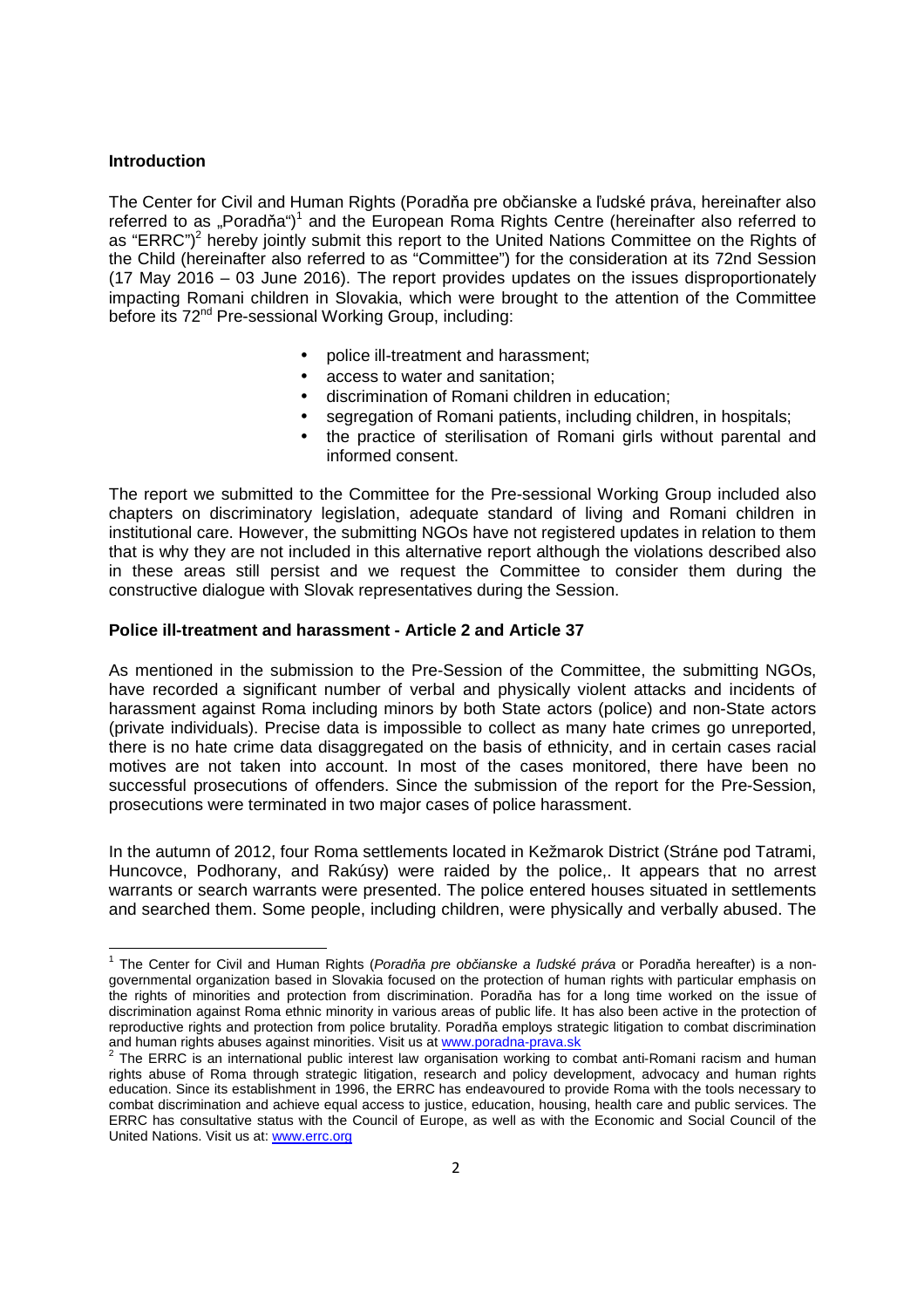ERRC is currently working with a Slovak lawyer to pursue complaints against the police. The Inspectorate of the Interior Ministry (i.e. the body responsible for dealing with complaints against the police) closed the criminal proceedings without hearing any of the victims of the raids who filed complaints. Although, the supervising prosecutor referred the matter back for further investigation, the Inspectorate again discontinued the prosecution. This decision, stating that the actions of intervening police officers did not amount to criminal offences, was upheld by the supervising prosecutor on 18 January 2016, i.e. three and half years after the violent raids took place.

On 16 and 19 June 2013, two incidents took place in Moldava nad Bodvou, a town in Eastern Slovakia. The first incident took place on 16 June 2013. The local Roma community held a small festival. The municipal police were consulted and visited the settlement during the afternoon, making no objections. At 23.00 hours, the state police patrol arrived and requested that the music be turned down, and the community agreed to their requests. Later that night the police patrol arrived and harassed a Romani teenager. As a result, some children and a man with an intellectual disability threw stones at the police car. The police took the teenager (L.H.) and the Romani man (E.R.) into custody and initiated criminal proceedings against them. Charges were later dropped. However, Slovak criminal law requires criminal charges and accusations to be dropped immediately when the alleged perpetrator is found to be intellectually disabled. The investigator knew about E.R.'s condition from an expert report, which also stated the man was not a danger to society, and he should have been released immediately. The investigator had the expert report for a full month without acting upon it. In total, E.R. was held in custody for two and a half months.<sup>3</sup>

On 19 June 2013, more than 60 police officers returned to the Roma neighbourhood and conducted a violent police action resulting in injuries and damage to property to over 30 individuals (including children) who did not resist or obstruct the police. The Inspectorate of the Ministry of Interior did not find the police action to be unlawful and dismissed the complaint submitted by one of the injured Roma few weeks after the incident happened. However, upon the involvement of the prosecution and with significant delay, criminal proceedings were eventually initiated only 8 month after the incident.

In November 2015, the Inspectorate stopped the prosecution of four of the counts, including alleged violent assault at the police station where the victims had been brought after the initial incident. Our two NGOs through cooperating lawyers represented the victims in the case and submitted complaints to the supervising prosecutor. However, the complaints were dismissed as unfounded and the decision of the Inspectorate upheld as lawful. According to the supervising prosecutor, the Police Inspectorate's investigation fulfilled all criteria of an effective investigation into allegations of inhuman or degrading treatment or punishment as set forth by international law. He also argued that the Inspectorate is a fully independent body competent to investigate cases of suspected police violence, despite the fact that it operates within the institutional framework of the Interior Ministry, which is also in charge of the police.

On 22 March 2016, the Police Inspectorate discontinued prosecution in the last two counts on the alleged physical attacks by the police in the Budulovská settlement as well as alleged illegal entry to the houses. According to the investigator, the possible injuries were caused by legally

 $^3$ ERRC, Slovak investigation bodies disciplined after mentally-disabled Romani man forgotten in custody, available at: http://www.errc.org/article/slovak-investigation-bodies-disciplined-after-mentally-disabled-romani-man-forgotten-incustody/4209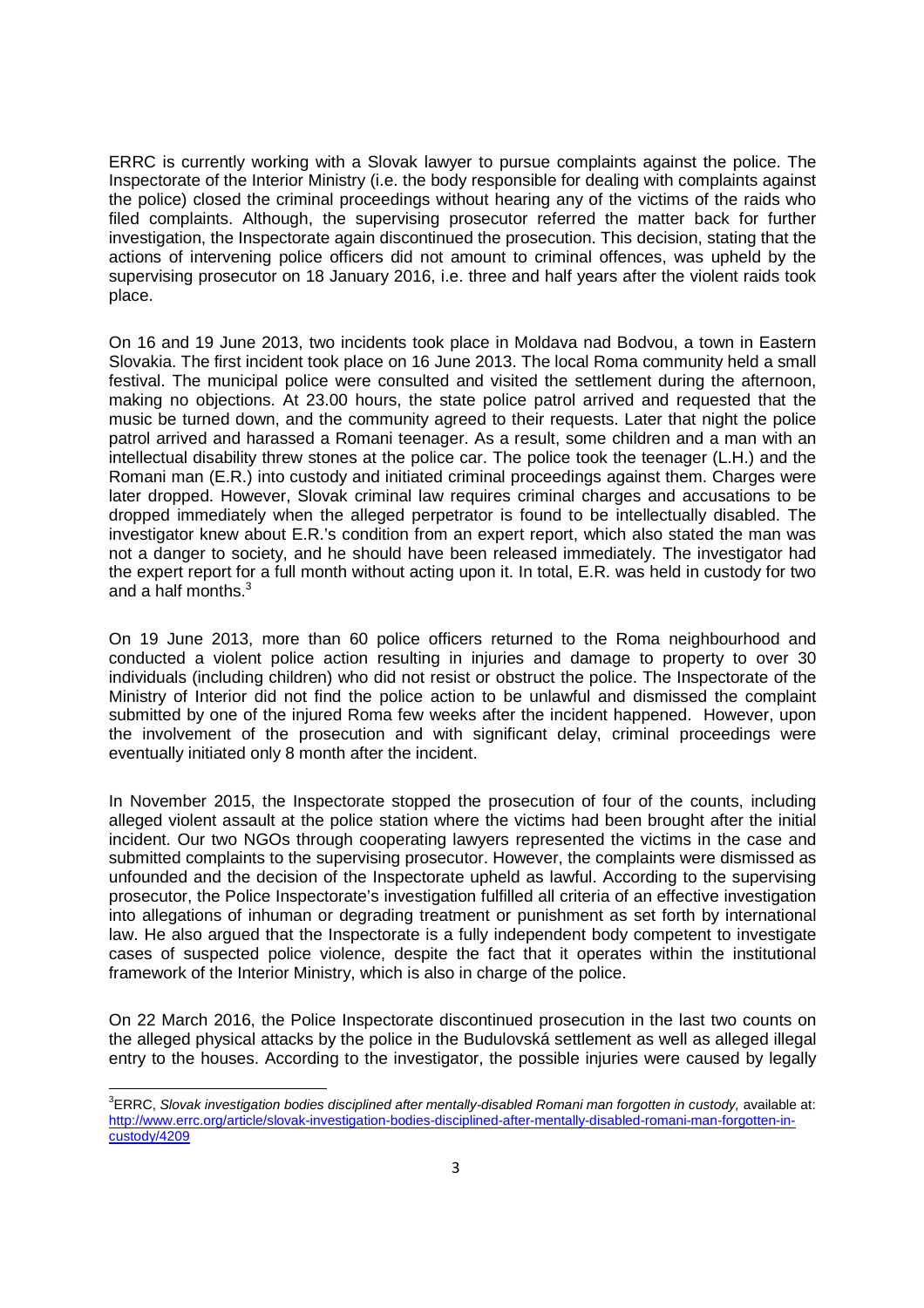employed force by the police officers, and as for the allegedly illegal entrance into the victim's homes, the investigator concluded that these were legal and conducted with the consent of the inhabitants. The legal representatives of the victims of the raid have filed another complaints to the supervising prosecutor to review the lawfulness of the decision.

The developments described above reinforce our stance that more systemic changes are necessary to achieve significant progress towards the elimination of police harassment against Roma (including Romani children) in Slovakia. At the same time, the actions of the Police Inspectorate of the Ministry of Interior show that there is a need for reform of the police complaints authority ensuring its institutional independence.

# Poradňa and the ERRC encourage the Committee to recommend the following to the Slovak Government:

- Establish a fully independent autonomous institution, outside of the structures of the Ministry of Interior that will be responsible for investigation of complaints of alleged torture, cruel and inhuman treatment of the police officers as well as all complaints with a possible racial motive;
- Introduce a mechanism for the external evaluation of the effectiveness of investigations of police ill-treatment with an aim to identify systematic deficiencies in the investigation process of such cases in Slovakia;
- Secure continuous education of all persons investigating cases of police ill-treatment as well as state prosecutors and judges with particular emphasis on standards of effective investigation of torture, cruel and inhuman treatment laid down by the jurisprudence of the ECtHR and the UN Istanbul protocol;
- Secure continuous education of experts in the field of psychology and medicine who are engaged in the investigation of police ill-treatment with particular emphasis on knowing UN Istanbul protocol with regard to its working engagement;
- Introduce mandatory recordings of police interrogation also in cases of minors under 18 and;
- Gather and disseminate data disaggregated by ethnicity to identify the extent of racially motivated police violence against Roma and the outcomes of these investigations.

## **Access to water and sanitation – Article 24**

 $\overline{a}$ 

All across Europe there are people living without access to clean water, many of who are of Roma origin. Significant numbers of Roma in Europe have no access to drinking water and sanitation in their homes. Their water sources are often far from home, with the burden to secure water falling disproportionately on women and children. These sources are often not tested to ensure their safety and are exposed to a wide range of contaminants, including dry toilets (pit latrines), insects, and wild animals. Roma families often cannot afford public waterservice pipes and water charges, even if they are otherwise available. Many Roma communities in Slovakia only enjoy access to water owing to private donations.

The Atlas of Romani Communities  $(2013)^4$  is a comprehensive survey of Romani neighbourhoods and settlements in Slovakia commissioned by the Interior Ministry and

<sup>&</sup>lt;sup>4</sup> Ministry of Labour Social Affairs and Family, UNDP, Atlas of Romani Communities, 2013, available at:

http://www.romadecade.org/cms/upload/file/9653\_file2\_atlas-romadecade.pdf.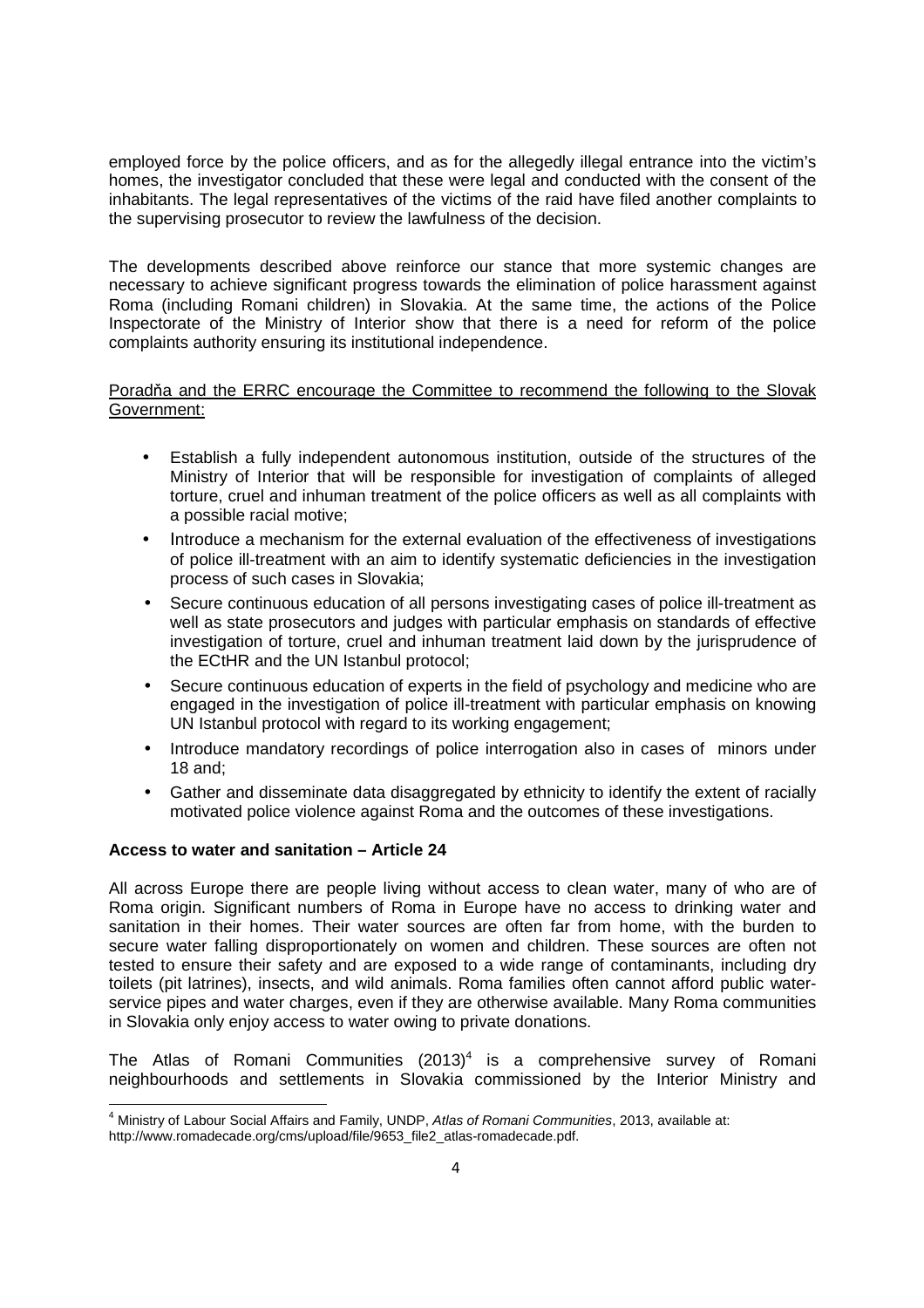conducted by UNDP and the University of Prešov. According to its results, there were more than 150 Roma neighbourhoods and settlements in Slovakia where not one house was connected to a public water supply, and more than 370 without sewerage systems in place. Apart from those totally segregated settlements that were not connected to any public utilities, there were 65 Roma neighbourhoods with no household connected to the municipality's water system, even though the non-Roma households in the area were fully connected. There is no public sewage system in 453 Roma neighbourhoods (56.41 per cent) and about 33 per cent of these neighbourhoods do not even have a private sewage facility and houses discharge the sewage (a mix of waste water and secretion) to nearby surroundings.

Since 2014 the ERRC has been conducting research<sup>5</sup> on access to safe and affordable drinking water and sanitation in Romani neighbourhoods in seven countries: Albania, France, Hungary, Macedonia, Moldova, Montenegro, and Slovakia.<sup>6</sup> We have focused on analysing problems with accessibility, affordability, and quality of drinking water resources, as well as with sanitation in Romani neighbourhoods and settlements. The research has also examined potential cases of ethnic discrimination in the distribution and availability of these public utilities. In Slovakia, the ERRC mapped relevant legal and policy frameworks and together with the researchers from the United Nations Development Programme (UNDP) and Slovak Academia of Science, we conducted field research in 21 Romani neighbourhoods and settlements.<sup>7</sup>

Only in two neighbourhoods did most of the Roma households have a water tap with drinking water available inside; more than 40 per cent Roma reported that they share their water supply with a high number of other people; and one third declared that they have to walk from 150 metres to several kilometres to the nearest water supply, and many reported that their walk to fetch water is full of obstacles like highways, railways, forests, fences, and trespassing private properties. Distant water resources result in a high risk to public health from insufficient sanitation.<sup>8</sup> More than two thirds of Roma respondents declared that they would not be able to afford bringing public water pipes to their homes even if these would be available by municipalities; more than two thirds of Roma also reported experiencing seasonal water cuts with water pumps and wells freezing in winter and drying up in summer; two Roma

<sup>&</sup>lt;sup>5</sup> Although we have employed objective and systematically organised criteria for the selection of our cases, the lack of country-wide representative data on the housing and public utility infrastructure in Romani neighbourhoods and settlements, as well as the incommensurability of available data from individual countries, limited our sampling methods and therefore the research results cannot be considered representative for the entire Roma population in any given country. Nonetheless, the ERRC research is objectively indicative of the current experience of many Roma in accessing safe and affordable drinking water and sanitation. The research was designed to compare the situation of water and sanitation services for Roma with that enjoyed by their non-Roma neighbours, in order to detect discrimination.

 $^6$  The research consultants interviewed at least seven people per a Roma neighbourhood and in total made more than 650 interviews.

 $^7$  See: ERRC, Hudorovič and Others v. Slovenia, third-party intervention, ECtHR, 9 October 2015, available at: http://www.errc.org/cms/upload/file/third-party-intervention-slovenia-hudorovic-v-slovenia-&-novak-and-others-vslovenia-9-october-2015.pdf;

<sup>&</sup>lt;sup>8</sup> According to the World Health Organization (WHO), when the water source requires a walk of between 100 metres and 1,000 metres from home or five to 30 minutes total collection time, the quantities of water collected are unlikely to exceed 20 litres per person daily and hygiene practice may be compromised, resulting in a high risk to public health from poor hygiene. When the water source is more than one kilometre away from the home or requires more than 30 minutes collection time, the likely volumes of water collected are very low, typically less than five litres per person per day; basic consumption and hygiene practice are compromised to an extent that the risk to public health from poor hygiene is very high. World Health Organization, Guidelines for Drinking Water Quality, 3rd ed., incorporating first and second addenda (Geneva: WHO, 2008), p. 91; Amnesty International Slovenia Parallel Lives: Roma denied rights to housing and water in Slovenia, 2011, p. 44, available at: https://www.amnesty.org/en/documents/EUR68/005/2011/en/.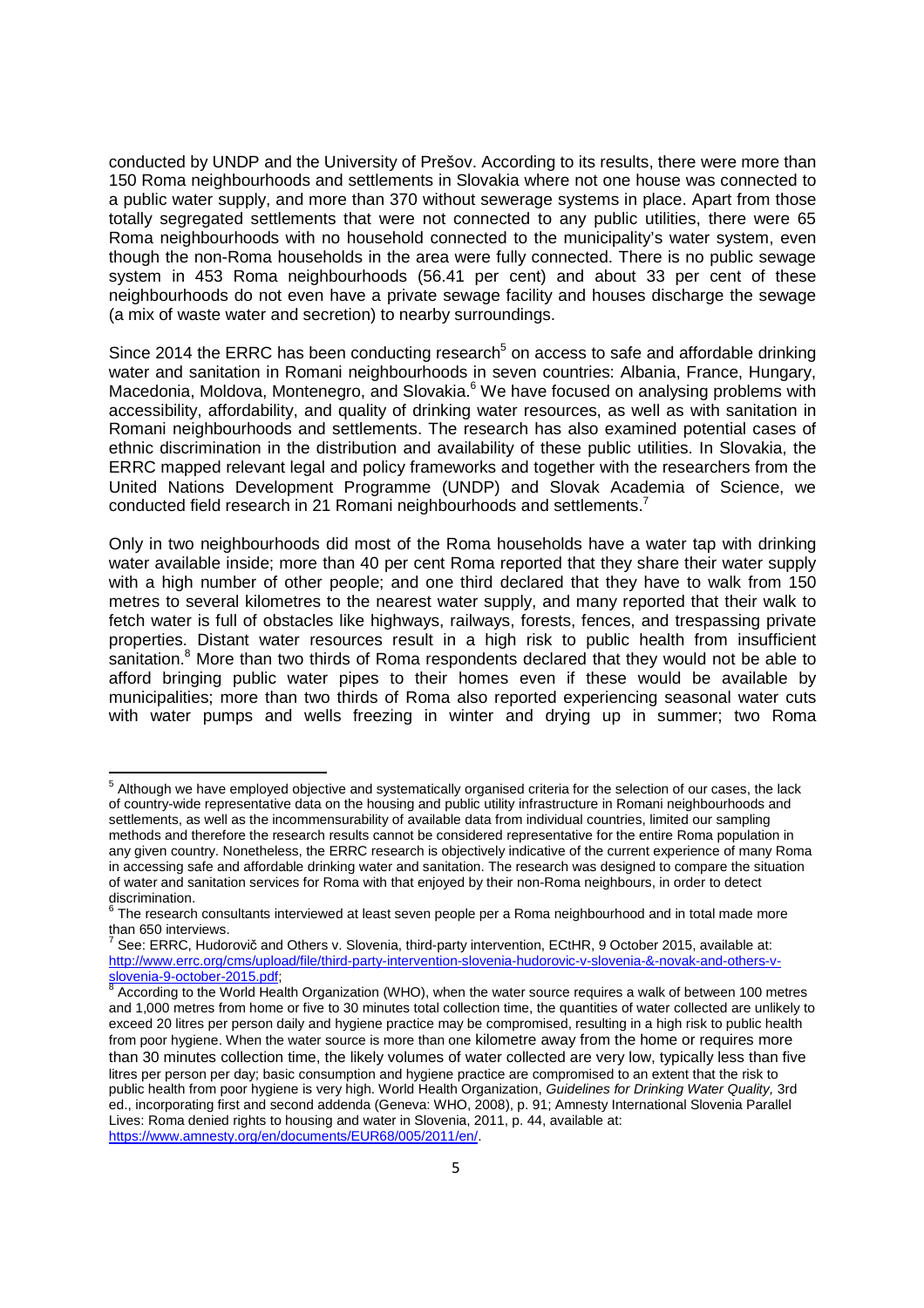neighbourhoods had public pumps with lock and credit system devices, which had to be prepaid at the municipality office before the families could fetch water.

Only three Roma neighbourhoods had sewage systems with indoor flush toilets; the majority of Roma had no option apart from using self-made dry toilets (pit latrines), or defecating in the open.

Finally, the ERRC research identified 16 potential cases of race discrimination in the distribution and availability of these public utilities.

In the light of the human right to water and sanitation, recognised by the UN General Assembly Resolution A/Res/64/292,<sup>9</sup> has been systematically violated in the Roma neighbourhoods and settlements in Slovakia, we urge the Committee to communicate to the Slovak Government following recommendations:

- Adopt law explicitly recognising the human right to water and sanitation and ensure that all people in Slovakia enjoy the access to safe drinking water and sanitation;
- Make sure that conditions of housing informality do not prevent people from enjoying the right to safe drinking water and sanitation;
- Adopt policies and allocate budgets for connecting Roma settlements to public drinking water and sewage systems;
- Ensure that adequate number of safe drinking water and sanitation facilities is available in Roma neighbourhoods and settlements;
- Make sure that quality of all alternative water resources, which serve as a drinking water supply, is periodically checked and the quality of water is guaranteed.

## **Discrimination of Romani children in education - Article 2, Article 28 and Article 29**

In our written comments to the 72<sup>nd</sup> Pre-sessional Working Group from July 2015 we informed the Committee about persisting violations of Romani children's right to education in Slovakia. We reaffirm that thousands of Romani children in the country remain segregated in special schools and classes for children with "mild mental disabilities", or segregated in separate classrooms and schools within mainstream education. Recently a report of OECD from February 2016 reviewing school resources in Slovakia highlighted "significant concerns for equity in Slovak school system."<sup>10</sup> It concludes that the impact of children's socio-economic background on school performance in the country is among the highest, and stresses that integration of Romani children in mainstream education is limited.<sup>11</sup>

In reaction to the ongoing infringement proceedings of the European Commission against Slovakia for violating the EU Race Equality Directive in this area, in June 2015 the Slovak Parliament adopted an amendment to the Schools Act containing several provisions that were presented by the Slovak Government as aiming to eliminate segregation of Roma children in

<sup>&</sup>lt;sup>9</sup> The UN General Assembly, Resolution A/Res/64/292, July 2010, available at:

<sup>&</sup>lt;u>http://www.un.org/ga/search/view\_doc.asp?symbol=A/RES/64/292</u><br><sup>10</sup> OECD Reviews of School Resources: Slovak Republic 2015, at 58, available at: <u>http://www.oecd-</u> ilibrary.org/education/oecd-reviews-of-school-resources-slovak-republic-2015\_9789264247567-en

 $11$  Ibid. at 15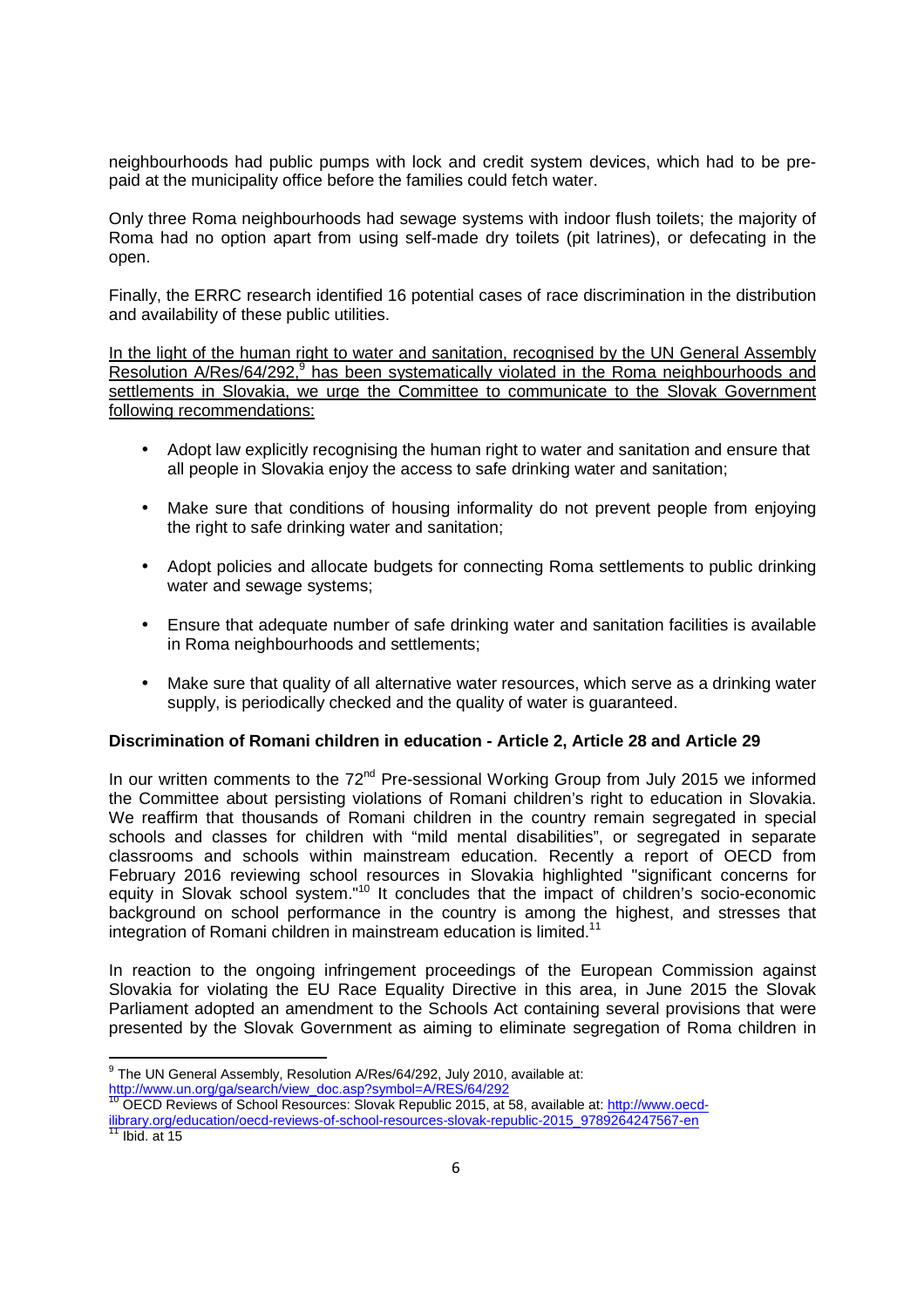education. We consider the legislative changes to be highly insufficient, arguing that they alone cannot secure equal access of Roma children to education if not accompanied by any concrete and sustainable de-segregation policies and measures.

In particular, five legal provisions were amended. The first two provisions state that children whose special educational needs stem exclusively from socially disadvantaged backgrounds (notion often used as an euphemism for Roma) cannot be placed into special schools or special classes,<sup>12</sup> and are to be placed into classes "together with other children or pupils"<sup>13</sup>. We note that a previous wording of the School Act already contained provisions prohibiting racial discrimination in education, including segregation.<sup>14</sup> Such treatment is also clearly prohibited by the domestic Antidiscrimination  $Act^{15}$  and binding international laws. Given that these two provisions only reaffirm the existing prohibition of discrimination of Roma children in education, they do not have potential to secure equal access of Roma children to quality education in everyday school practice.

The third provision deals with the so-called "specialised classes", which can be established as a compensation measure for those pupils who are deemed incapable of mastering the regular curriculum.<sup>16</sup> The amended provision now states that children can be placed in such a class for up to one year, on the proposal of the class teacher and an educational counsellor and with the consent of the parent (or legal guardian). We believe that the amended provision essentially continues to allow for segregated catch-up classes for socially disadvantaged children, which is contrary to the principles of inclusive education firmly embedded in the right to education. Instead, the Slovak government should eliminate "specialised classes" altogether and focus on supporting schools in effectively meeting individual educational needs of every child in nonsegregated setting.

The fourth provision offers financial incentives to schools that educate children from socially disadvantaged backgrounds in mainstream classes, which we generally perceive as a positive step.<sup>17</sup> However, given that the amount of the subsidy is very low (106 EUR per one pupil in the year 2015)<sup>18</sup> and that primary schools remain severely underfinanced in general, we assume that this provision alone – especially if the amount of the subsidy is not substantially increased – will not achieve the desired outcome in practice.

The fifth provision also broadened the responsibilities of the State School Inspectorate, especially in the area of monitoring the compliance of educational counselling centres and the overall diagnostics process with the Act on State Administration in the School System and on School Self-Governance.<sup>19</sup> Yet prior to the amendment, the State School Inspectorate was obliged to assess the compliance of schools with the principle of non-discrimination and non-

<sup>&</sup>lt;sup>12</sup> Section 107(2) of the Act No. 245/2008 Coll. on Education (Schools Act) and on Changing and Supplementing Certain Laws, amendment of 30 June 2015. <sup>13</sup> Section 107(3) of the Schools Act.

<sup>14</sup> Section 3 of the previous wording of the School Act, on "Teaching and education principles", provided that: "Under this Act, teaching and education are based on the principles of: [… ] (d) the prohibiting of all forms of discrimination and especially segregation". Furthermore, the section 107(1) defined "Teaching and education for children and students from a socially disadvantaged environment is provided in [mainstream] schools in accordance with this Act, using specific methods and forms."

 $^5$ Act No. 365/2004 Coll. on Equal Treatment in Certain Areas and Protection against Discrimination, amending and supplementing certain laws (Anti-discrimination Act).

Section 29(11) of the Schools Act.

 $17$  Section 107(4) of the Schools Act.

<sup>18</sup> See http://www.minedu.sk/prispevok-na-rok-2015/

<sup>&</sup>lt;sup>19</sup> Section 13 (15 - 17) of the Act No. 596/2003 Coll. on State Administration in the School System and on School Self-Governance and on Changing and Supplementing Certain Laws, as amended.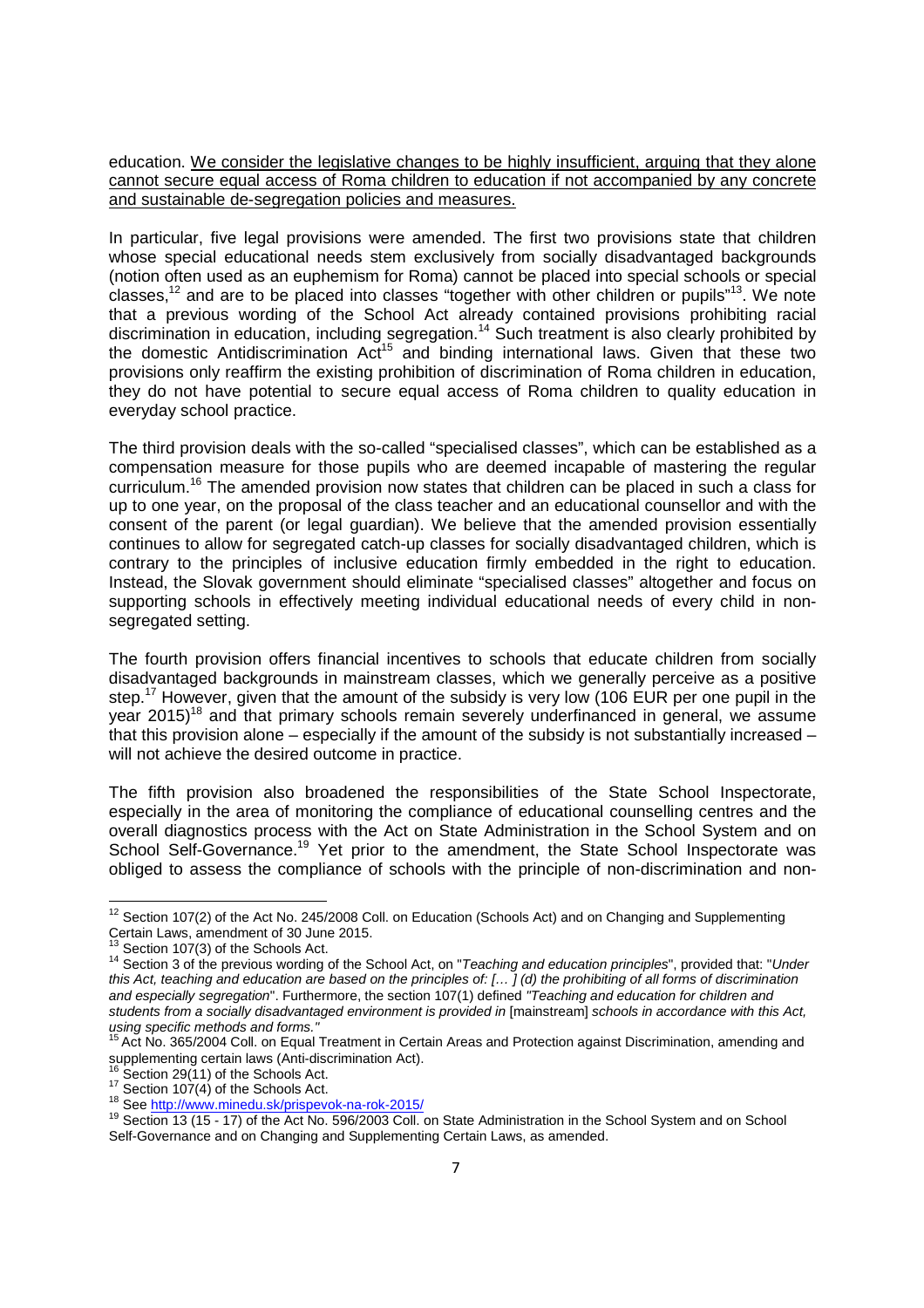segregation and sanction a violation of law in this area.<sup>20</sup> It fell short of doing so due to incompetent administration as well as lack of expertise in this area. While the Inspectorate can play a vital role in combating discrimination and promoting equal access of Roma children to education, its expertise and capacities must be strengthened to be able to effectively engage in monitoring of compliance of schools and counselling centers with the law.

In October 2015 the Slovak NGO Centre for the Research of Ethnicity and Culture (CVEK) published a research paper that drew attention to the overlooked practice of building statesupported so-called annexed ("elokované") secondary vocational schools (school facilities distant from the main school building) near marginalised Roma communities. The research concludes that these annexed school facilities reinforce segregation and deepens the social exclusion of disadvantaged Romani children. Instead of developing and approving support for annexed school facilities, the state authorities should take all the necessary measures to secure equal access of Romani children from socially disadvantaged environment to mainstream secondary schools, educating children in inclusive settings.<sup>21</sup>

We would also like to inform the Committee about four pending public interest court cases against the state, addressing segregation of Romani children in selected localities in Slovakia. These are actio popularis claims brought by Poradňa in recent months under domestic antidiscrimination legislation. Two of these court proceedings address segregation of Romani children in mainstream schools, which are attended solely by socially disadvantaged Romani children. Another case specifically addresses segregation of Romani children in special classes for intellectually-disabled pupils, placed separately near a segregated local Roma settlement, attended by 90 percent of all school-age Romani children living in this settlement. The last case challenges the decision of a regional school office that has set a local school district in a way that concentrates Romani children in one school, instead of supporting their integration in other local schools. All these court proceedings are currently in their early stages. One of the given cases against segregation of Romani children in segregated school in the town Stara Ľubovna was already heard by the District court in Bratislava in November 2015.<sup>22</sup> Poradňa finds it regrettable that the Ministry of Education in this particular case objects discriminatory nature of the documented segregation and does not to fully recognise the positive obligation of the Government to prevent discrimination.

In April 2014, the ERRC has filed a civil claim against the elementary school in Plavecký Štvrtok and the Ministry of Education challenging overrepresentation of Romani children in special education system. However, in two years since the claim has been filed, only one hearing took place while no other has been scheduled yet.

In the light of that school segregation of Romani children persists as an everyday practice in Slovakia, we urge the Committee to communicate to the Slovak Government the necessity of developing and implementing systematic de-segregation policies designed to secure equal access of Roma children to education. We find it particularly key that the Government should:

 $20$  See section 13 of the previous wording of the Act No 596/2003 Coll.

<sup>21</sup> See: Elocated Branches Of Secondary Trade Schools Situated Near Marginalised Romani Communities: A Path toward Inclusion or Exclusion of Romani Youth? Centre for the Research of Ethnicity and Culture (CVEK). 2015.

English resume, at 52 - 71. Available online at: <u>http://cvek.sk/publikacie/</u><br><sup>22</sup> Poradna widely informed about the initiated lawsuit against segregation of Romani children in Stara Lubovna after the first court hearing on 10 November 2015. The press release with further information about the proceeding in English is available at: http://www.poradna-prava.sk/en/documents/press-release-poradna-is-suing-the-state-and-thecity-for-segregation-of-roma-children-at-the-primary-school-in-stara-lubovna/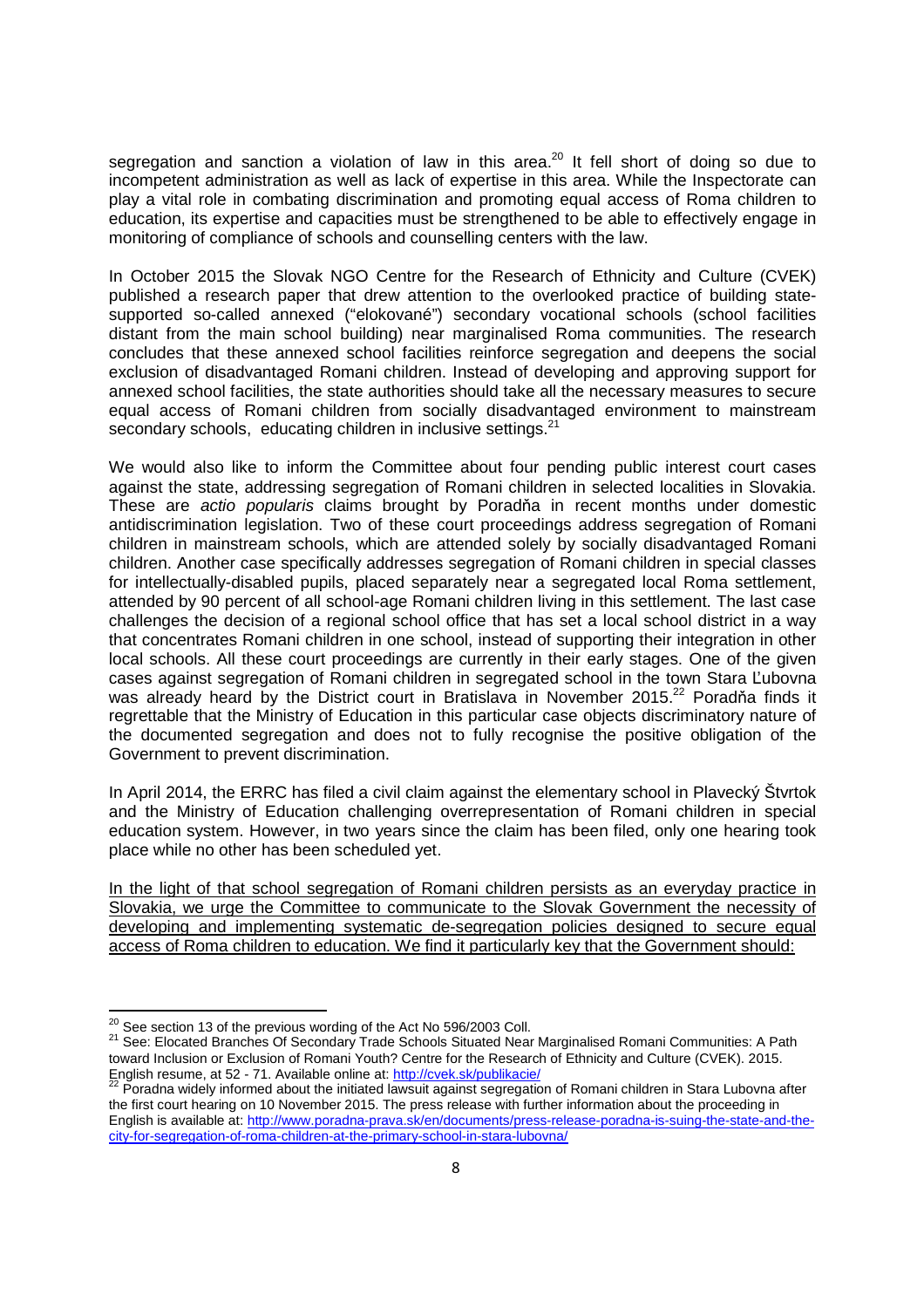- set a clear commitment to commence a long-term systematic process of inclusion for all children currently in special schools and classes for children with disabilities into mainstream education, and translate it into concrete policies and measures;
- mandate school de-segregation as part of the implementation of a fully inclusive educational system;
- condition the distribution of national, regional, and local funds for education on the development of de-segregation plans; develop and implement policies to challenge the phenomenon of "white flight" from primary schools and thoroughly promote ethnic and social diversity in primary schools;
- significantly increase financial subsidies for primary schools to enable them to employ sufficient teaching (including support) staff and to effectively integrate children from various social backgrounds, and meet their individual educational needs so they can realise their learning potential;
- provide primary schools with sufficient guidance on how to include all children into mainstream educational system and on how to better involve Roma parents in the collaboration with the schools, so children's individual educational needs and learning potential can be fulfilled;
- provide access to quality, integrated pre-school education for children from disadvantaged backgrounds;
- address segregation of Roma in education, accounting for its close relationship with housing segregation and discrimination of Roma in other areas.
- abolish secondary vocational schools near marginalised Roma communities and secure equal access and inclusion of Romani children from socially disadvantaged environments into secondary schools attended by children from the majority.

## **Segregation of Romani patients, including children, in hospitals - Article 2 and Article 24**

In our written comments we provided to the Committee for its consideration at the  $72<sup>nd</sup>$  Pre-Sessional Working Group we also highlighted the practice of segregation of Romani women and girls at Gynaecological and Obstetrics departments and Romani children in Paediatric departments. Poradňa is still documenting such cases of segregation in Slovakia. In recent months Poradňa conducted field monitoring in a number of marginalised Roma communities in eastern region of Slovakia to document the current practice. Respondents in Roma communities reported concrete instances of discriminatory treatment by medical personnel against Romani patients including children. In particular, there is documented evidence that Romani women and girls are still being placed in segregated rooms in maternity wards in hospitals in Prešov, Spišská Nová Ves and Košice - Šaca. In all those hospitals Romani women and girls are reportedly also prevented from using the same bathrooms and toilets as non-Roma women and girls. Field monitoring also indicated that Romani women and girls in many instances experienced violent treatment (e.g. slaps) and verbal abuse with racial connotations from medical personnel in a number of hospitals within the monitored region of eastern Slovakia. In addition, respondents in local Roma communities also specifically reported the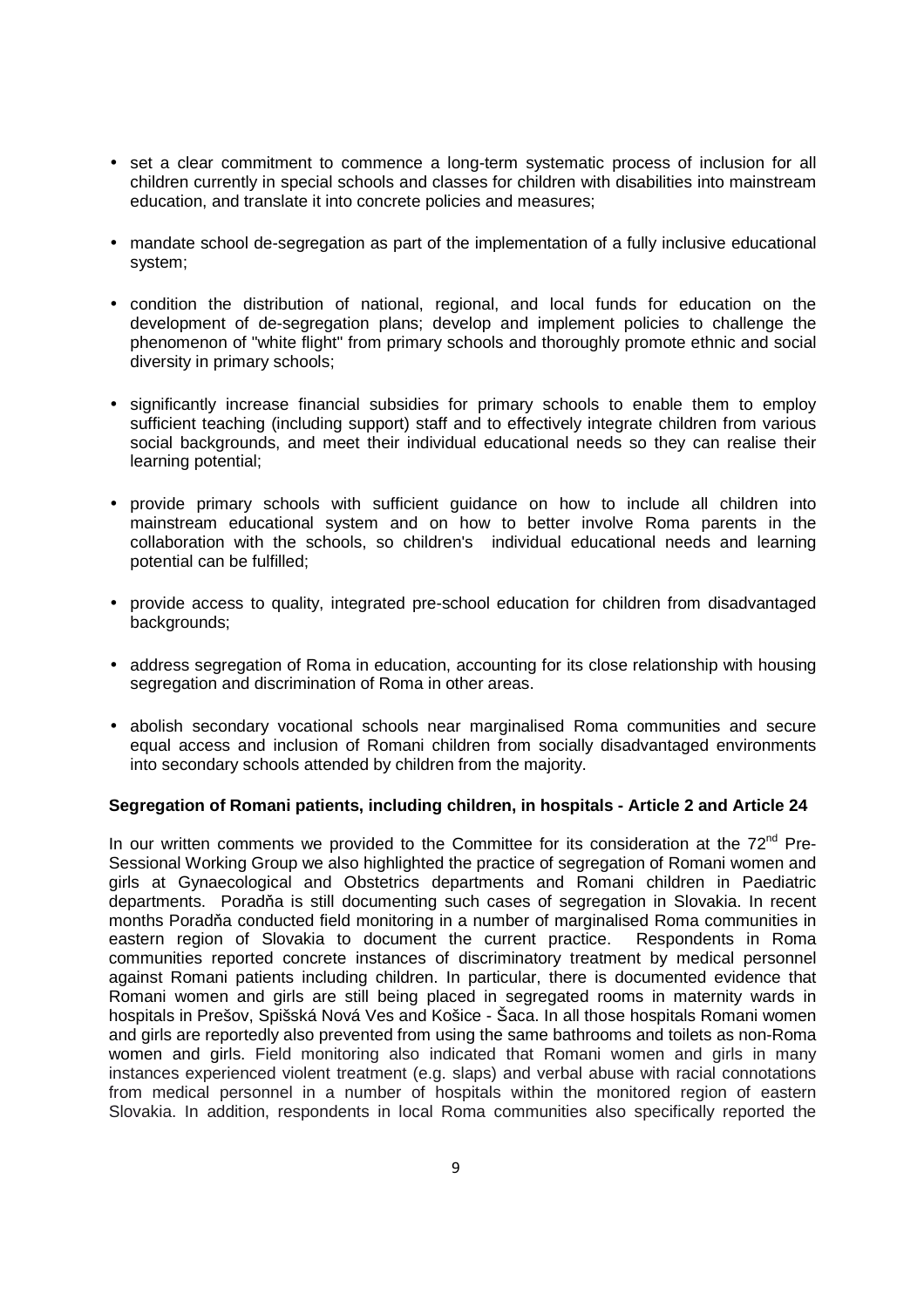existence of separate rooms for Romani children in the Paediatric department of the hospital in the town Spišská Nová Ves.

Since 2013 Poradňa has been litigating a public interest court cases initiated as an actio popularis claim against the state for the widely documented practice of segregation of Romani women and girls in the hospital's Gynaecological and Obstetrics Departments. The court proceeding has been pending before District court Bratislava III for almost three years now and Poradňa finds it regrettable that despite the fact that the hospital in Prešov is facing a lawsuit, it clearly persists in this practice of segregating Romani women and girls, which reports confirm is widespread.

Although the state authorities and hospitals admit that such a practice exists, they often argue it is not illegal as they separate their patients based on "their own request or for hygienic and health isolation reasons". We are convinced that such practices are clearly at the expense of human dignity of Romani women and girls and Romani children, and as such they violate the law.

Therefore, we ask the Committee to urge the State Party to:

 $\overline{a}$ 

• introduce systemic measures to effectively monitor, sanction and stop discriminatory treatment in Slovak hospitals in all its forms including segregation, and conduct awareness raising programmes in Roma communities on basic rights and complaint mechanisms in cases of violations.

## **The practice of sterilisation of Romani girls without parental and informed consent - Article 2, Article 24 and Article 37**

In our written comments for Pre-sessional Working Group from July 2015, we provided the Committee with detailed information on the state authorities' resistance to acknowledge the unlawful practice of forced sterilisation of Romani women and girls and to conduct an effective independent investigation.

As we mentioned, Poradňa is litigating such cases since 2003 in front of domestic and international courts including the European Court of Human Rights.

Apart from information provided to the Committee within our written comments last year, we would like to draw Committee's attention to a recent domestic-court judgment. On 19 February 2016 the District Court Košice II decided in favour of a Romani woman who was illegally sterilised in 1999 in the hospital in Košice and awarded her a compensation in full requested amount of 16,596.96 EUR (originally 500,000 SKK). This is the first time ever that the domestic court awarded compensation in accordance with the case law of the European Court of Human Rights in Strasbourg on the amount of adequate compensation for such a grave violation of human rights.<sup>23</sup> However, it has taken over 10 years for the victim to secure this decision, which is not yet final.

<sup>&</sup>lt;sup>23</sup> We provided information about key court decisions in our written comments submitted for the Commiitee's presessional working group in July 2015 including the decisions on unlawful sterilisations performed on underage Romani girls. Available also at http://www.poradna-prava.sk/en/documents/written-comments-for-the-un-committeeon-the-rights-of-the-child/

The additional information on this issue have also been described in our recent parallel submission to the UN CEDAW from October 2015. Available online at: http://www.poradna-prava.sk/en/documents/written-comments-forthe-un-committee-on-the-elimination-of-discrimination-against-women/